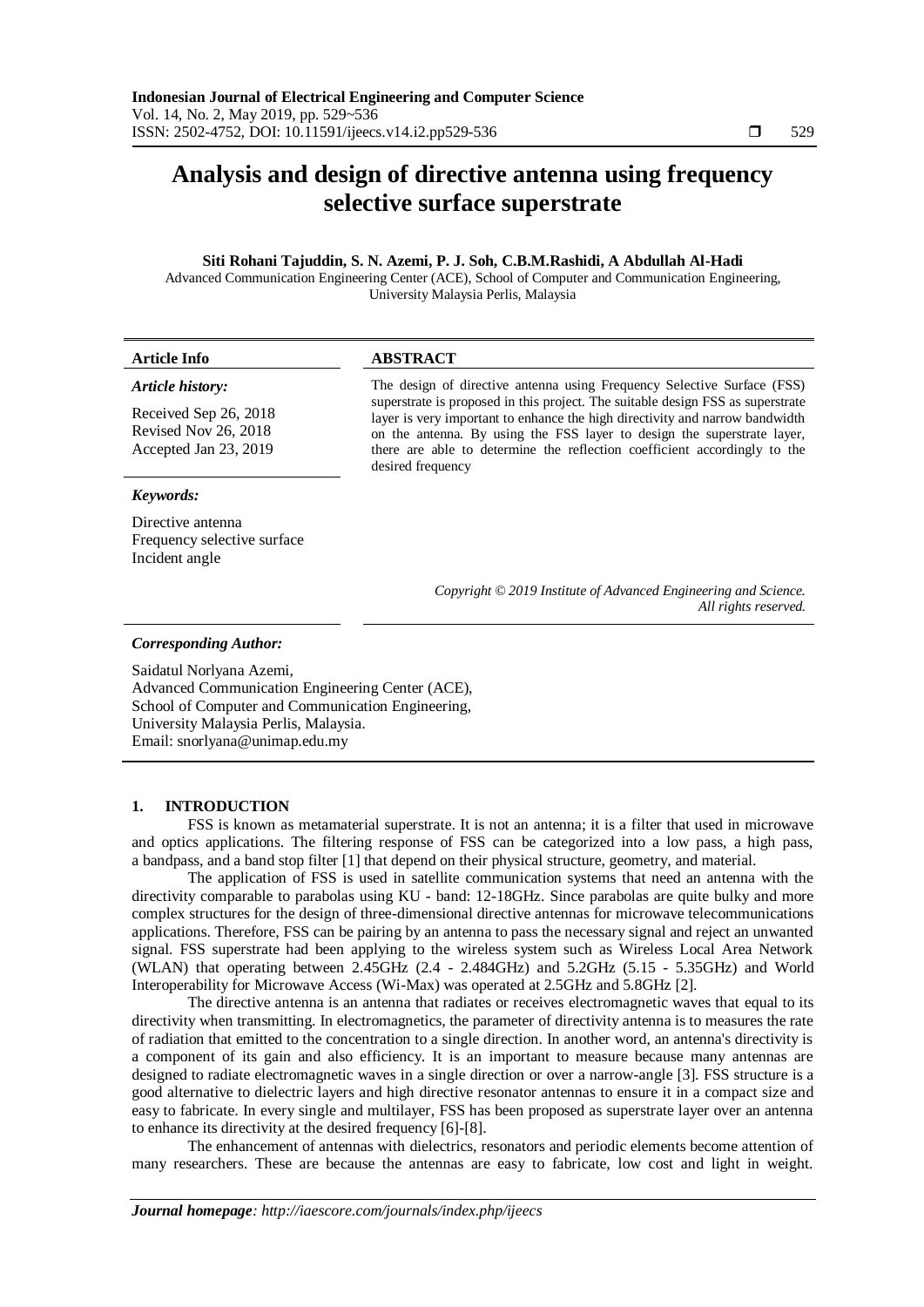The properties of antennas nowadays are to improve directivity, radiation pattern, and superstrate surface. In some application, the directive antenna is required for long-range transmission. Nevertheless, often directive antenna is bulky and need to fabricate mechanically. In the last few decades, the difficulties and a huge problem that had been faced with this design of the antenna are a mechanical fabrication and it not suitable for wireless system application due to the complex size of the helical antenna compared to operating wavelength. In addition, the dual frequency that had been produced was not necessary to design directive antenna [9].

Moreover, dielectric EBG antenna was commonly used as a superstrate layer. However, it is difficult to fabricate and commercialization because of the complex low-dielectric constant was required to support an EBG structure on the antenna. Compared with an array antenna, the researcher also utilized that 1-Dimension dual EBG resonator was designed for realizing the higher operating frequency and to provide large bandwidth radiated [10].

Therefore, the FSS was early introduced as a replacement of dielectric EBG to improve directivity of gain. There is much easier to fabricate and it has same transmission and reflection characteristics. In addition, the advantage of an FSS superstrate is a more compact and less thickness antenna composite compared to dielectric EBG counterpart.

## **2. DIRECTIVE ANTENNA USING FREQUENCY SELECTIVE SURFACES**

The dimension of centered connector FSS allows an additional design parameter enables enhanced control of TE and TM responses without the need for external dielectric matching layer. These properties give the absorb/transmit FSS a clear advantage over conventional FSS. In order to obtain a good fundamental centered connector design the initial comprehensive parametric studies were carried out experimentally using CST Microwave Studio Suite simulation software. The calculation is done to determine the size of the element shape to use in designing an FSS. It is depending on the frequency and the thickness of the substrate. The calculation of parameter is shows following as [11]:

a. Calculation of width, W:

$$
W = \frac{1}{2f(\sqrt{\varepsilon \rho \mu \rho})} \sqrt{\frac{2}{\varepsilon r + 1}}
$$

$$
W = \frac{c}{2f\rho \sqrt{\frac{(\varepsilon r + 1)}{2}}}
$$

 $W = 34.77$ mm

b) Calculation of effective dielectric constant

$$
\xi eff = \left(\frac{sr+1}{2}\right) + \left[\left(\frac{\xi r+1}{2}\right)\left(1+12\frac{h}{W}\right)\right]^{-0.5}
$$
  

$$
\xi eff = 4.78
$$

c) Calculation of line extension

$$
\Delta L = 0.42 h \left( \frac{(\xi eff + 0.3) \frac{W}{h} + 0.264)}{(\xi eff - 0.258) \frac{W}{h} + 0.8)} \right)
$$

 $\Delta L = 0.76$ mm

d) Calculation of Length, L

$$
L = \frac{1}{2f(\sqrt{\xi eff} \sqrt{\xi o} \sqrt{\mu o}}) - 2\Delta L
$$
  

$$
L = 25.25 \text{mm}
$$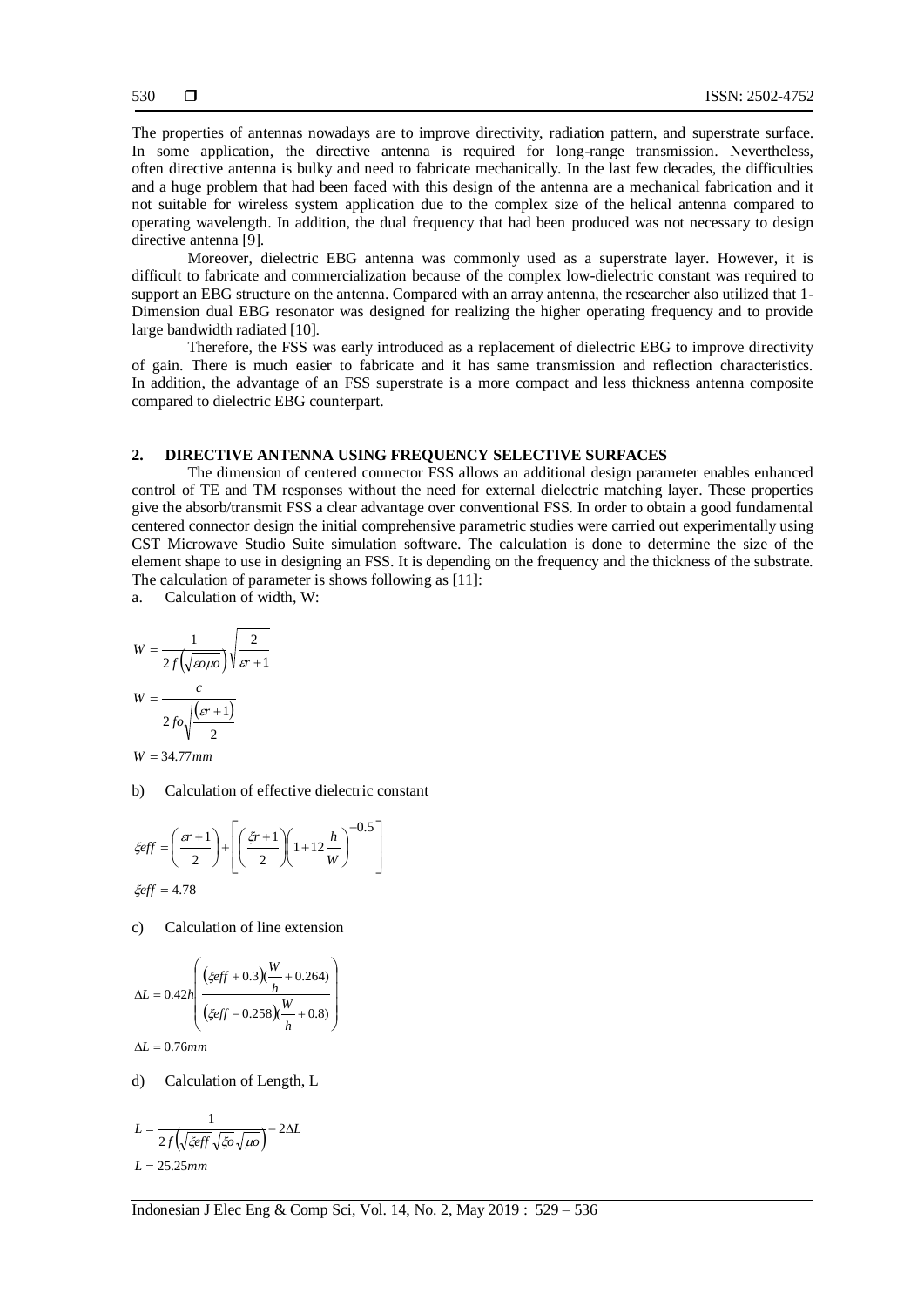#### Where:

- *c* velocity of light in free space
- $\epsilon$ <sup>*o*</sup> = relative permittivity of constant
- $\epsilon r =$ relative permittivity of substrate
- $\mu$ o = relative permeability of constant
- *h* thickness of substrate
- *fo* frequency at free space

 $\tan \delta =$ loss tangent

e) Calculation of Size FSS

*mm mm*  $Size \, FSS = \frac{Length}{25.25mm} = 227.48$ *mm GHz ms f*  $\frac{c}{m} = \frac{3 \times 10^8 \text{ m s}^{-1}}{2 \times 10^8 \text{ m s}^{-1}} = 111 \text{ m}$ 111  $=\frac{Length}{\lambda}=\frac{25.25mm}{111mm}=$ 2.7  $\frac{3 \times 10^8 \text{ m s}^{-1}}{2}$  =  $\lambda = \frac{c}{\lambda} = \frac{3 \times 10^8 m s^2}{\lambda}$ 

Where:  $\lambda$  = wavelength  $C = (3 \times 10^8)$  Speed of light  $f = frequency, Hz$ 

## **3. DEVELOPMENT OF FREQUENCY SELECTICE SURFACE**

## **3.1. Design Of Directive Antenna Without FSS**

Designing directive antenna by microstrip antenna technique. Microstrip antenna has the advantage of light weight, easier, and familiar with all kinds of carrier aircraft and satellite [15]. The material of the patch is copper which is ductile, have high temperature ability and good electrical conductivity. Besides, operation frequency is 2.68 GHz, while dielectric constant substrate (FR-4) which εr=4.3. The Figure 1 is shown the design directive antenna microstrip, while the Table 1 is shown listed of parameter for directive antenna design.



Figure 1. The design of directive antenna by microstip antenna

**3.2. Design Frequency Selective Surface (FSS)**

Table 1. The List of Parameters of Directive Antenna Design

| Aliteniia Desigii |                  |  |  |  |  |
|-------------------|------------------|--|--|--|--|
| Symbol            | Size             |  |  |  |  |
| Ht                | $1.6 \text{ mm}$ |  |  |  |  |
| L                 | $60 \text{ mm}$  |  |  |  |  |
| W                 | $60 \text{ mm}$  |  |  |  |  |
| Н                 | $0.035$ mm       |  |  |  |  |
| a                 | $28 \text{ mm}$  |  |  |  |  |
| b                 | $24 \text{ mm}$  |  |  |  |  |
| c                 | $3 \text{ mm}$   |  |  |  |  |
| G <sub>2</sub>    | $1.5 \text{ mm}$ |  |  |  |  |
| $G_1$             | 40 mm            |  |  |  |  |
|                   |                  |  |  |  |  |

The centered connector FSS design is propose by reasoning the by bandstop characteristics.

The modification to this length changes the frequency response characteristic of FSS, allowing a better S11 response to be accomplished, in order to improve the gain and also directivity of the directive antenna; the structure is modified by tapering the centered connector shape element as the superstrate of FSS. The Figure 2 is shown the design of FSS element shape. By creating a 2D structure, it proposed that FSS will provide better transmission for a narrow range of bandwidth. Thus, Table 2 is shown the transmittance from the centered connector FSS to improve that the return loss is less -10dB at center frequency which is 2.68 GHz.surfaces.

*Analysis and design of directive antenna using frequency selective surface superstrate (Siti Rohani Tajuddin)*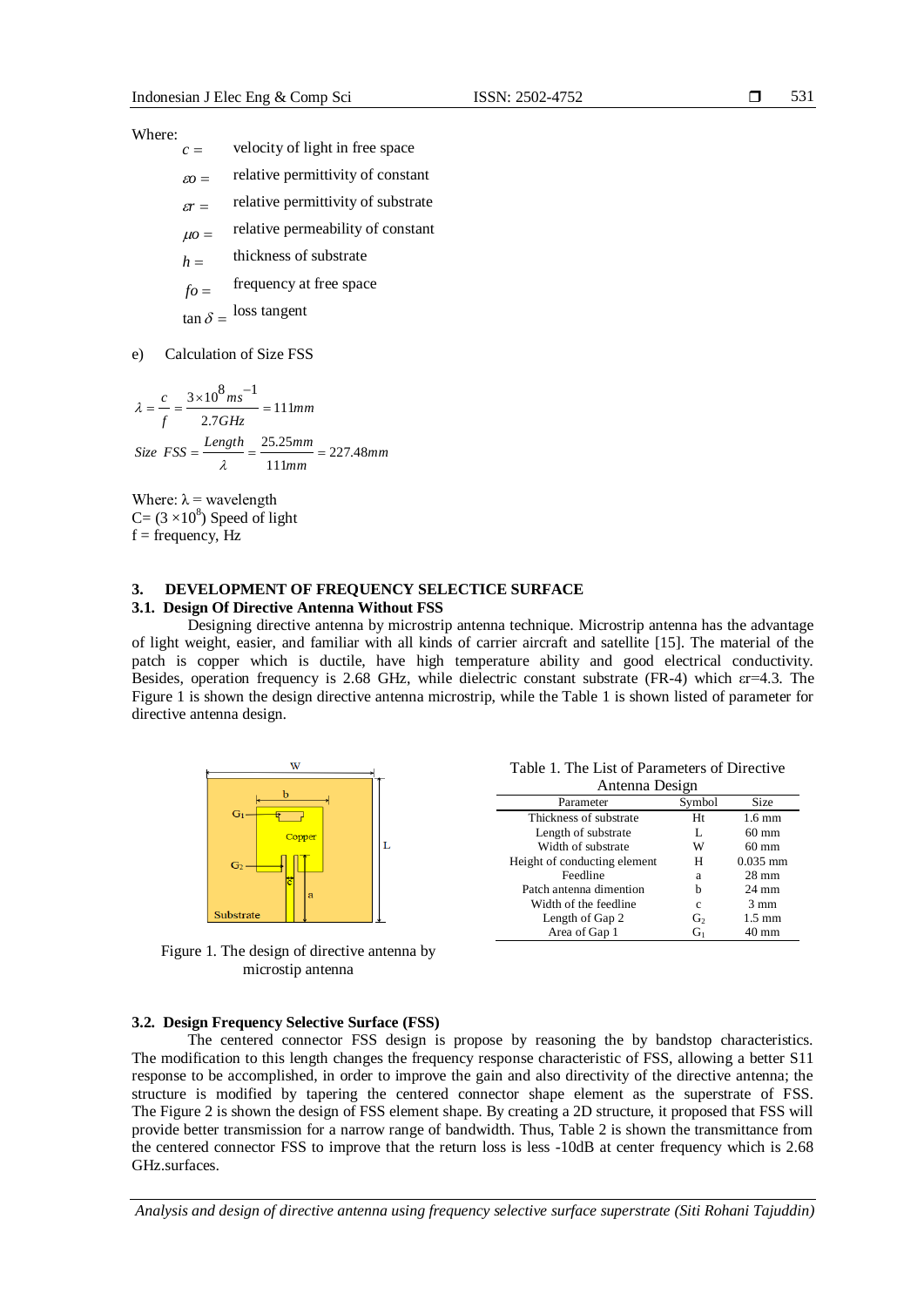

| Parameter                    | Symbol | Size             |
|------------------------------|--------|------------------|
| Thickness of substrate       | Ht     | $1.6 \text{ mm}$ |
| Length of substrate          | L      | $60 \text{ mm}$  |
| Width of substrate           | W      | $60 \text{ mm}$  |
| Height of conducting element | Н      | $0.035$ mm       |
| Length of $FSS(a)$           | a      | $16 \text{ mm}$  |
| Length of FSS (d)            | d      | $10 \text{ mm}$  |
| Width of FSS (b)             | h      | $28 \text{ mm}$  |
| Width of FSS (c)             | с      | 4 mm             |

Figure 2. The centered connector shape of FSS element

## **3.3. Antenna Design With Frequency Selective Surface (FSS)**

The microstrip patch antenna needs the FSS to overcome its weakness which is to improve directivity. A reflector FSS will react as a bandstop filter which is not allow frequency at specific bandwidths designated for the FSS to pass through the plane. The directivity and gain depend on the reflection from the FFS as well as the distance of the patch from the ground plane. The Figure 3 is shown the combined and simulated design of directive antenna using FSS superstrate. These design have been created and simulated by using CST Microwave Suite software.



Figure 3. The design of directive antenna and FSS superstrate

## **4. RESULT AND DISCUSSION**

The directive antenna had been design and simulate as shown as Figure 1 by using CST Microwave Suite software. From the simulation, the return loss or reflection coefficient, S11 is equal to -12.35dB at operating frequency 2.67 GHz. The realized gain is 0.61dB, gain (IEEE) is 0.88dB, and directivity is 6.17dB. The Figure 4, Figure 5(a), (b)and Figure 6(a), (b) are shown the graph/illustration of S-parameter, 3-Dimension farfield, polar E-field and H-field of simulated directive antenna.



Figure 1. The graph of S-parameter which is return loss, S11 at 2.67 GHz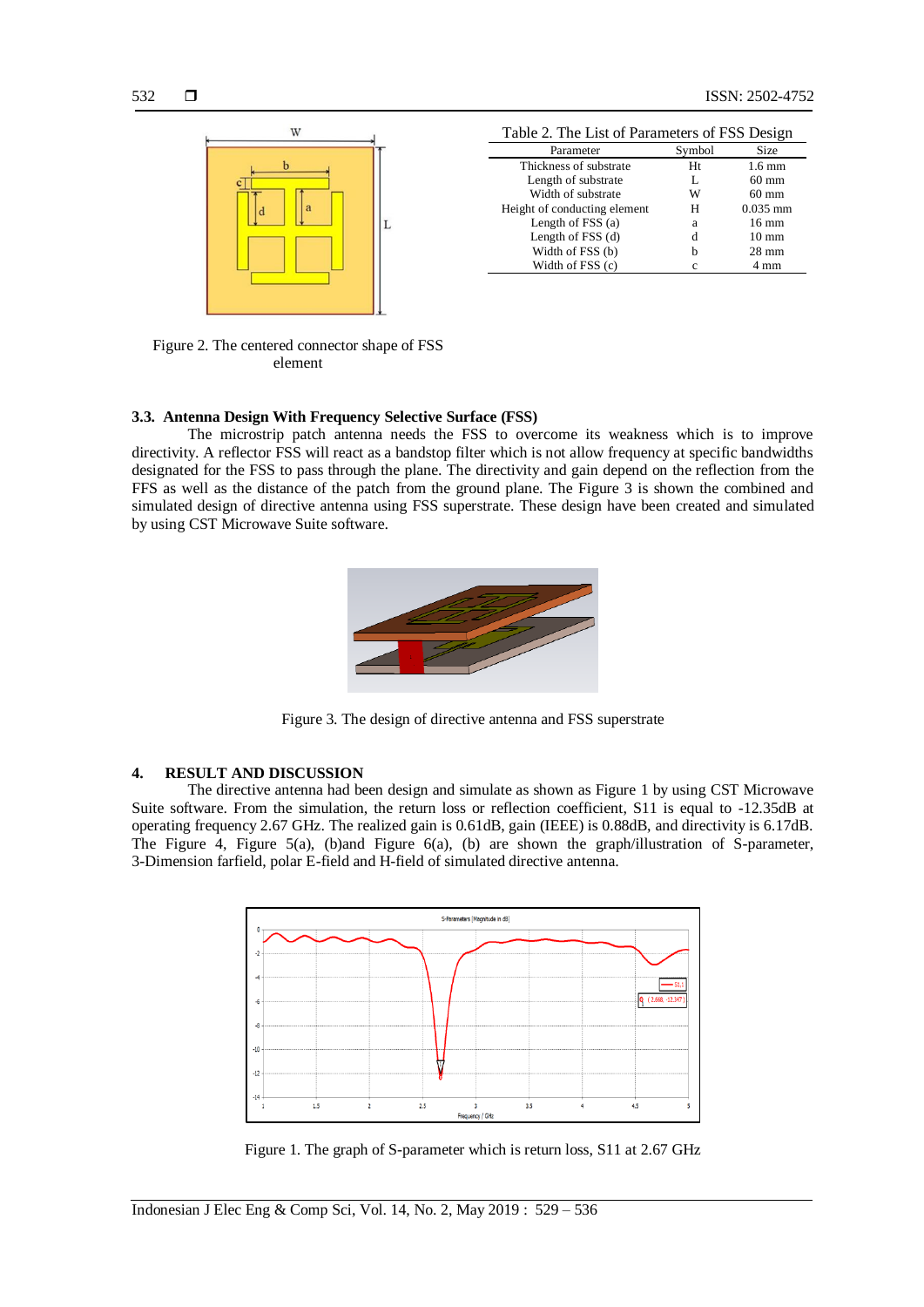

Figure 2. The illustration of 3-Dimension farfield at 2.67 GHz with (a)directivity=6.17dB and (b)Gain(IEEE)=0.88dB



Figure 3. The illustration of polar farfield at 2.67GHz with (a) E-field and (b)H-field

The directive antenna had been design and simulate as shown as Figure 1 by using CST Microwave Suite software. From the simulation, the return loss or reflection coefficient, S11 is equal to -15.49dB at operating frequency 2.68 GHz. The realized gain is 2.36dB, gain (IEEE) is 2.84dB, and directivity is 6.57dB. The Figure 7, Figure 8(a), (b) and Figure 9(a) and (b) are shown the graph/illustration of S-parameter, 3-Dimension far field and polar E-field and H-field of simulated directive antenna using FSS.



Figure 4. The graph of S-parameter which is return loss, S11 at 2.68GHz

*Analysis and design of directive antenna using frequency selective surface superstrate (Siti Rohani Tajuddin)*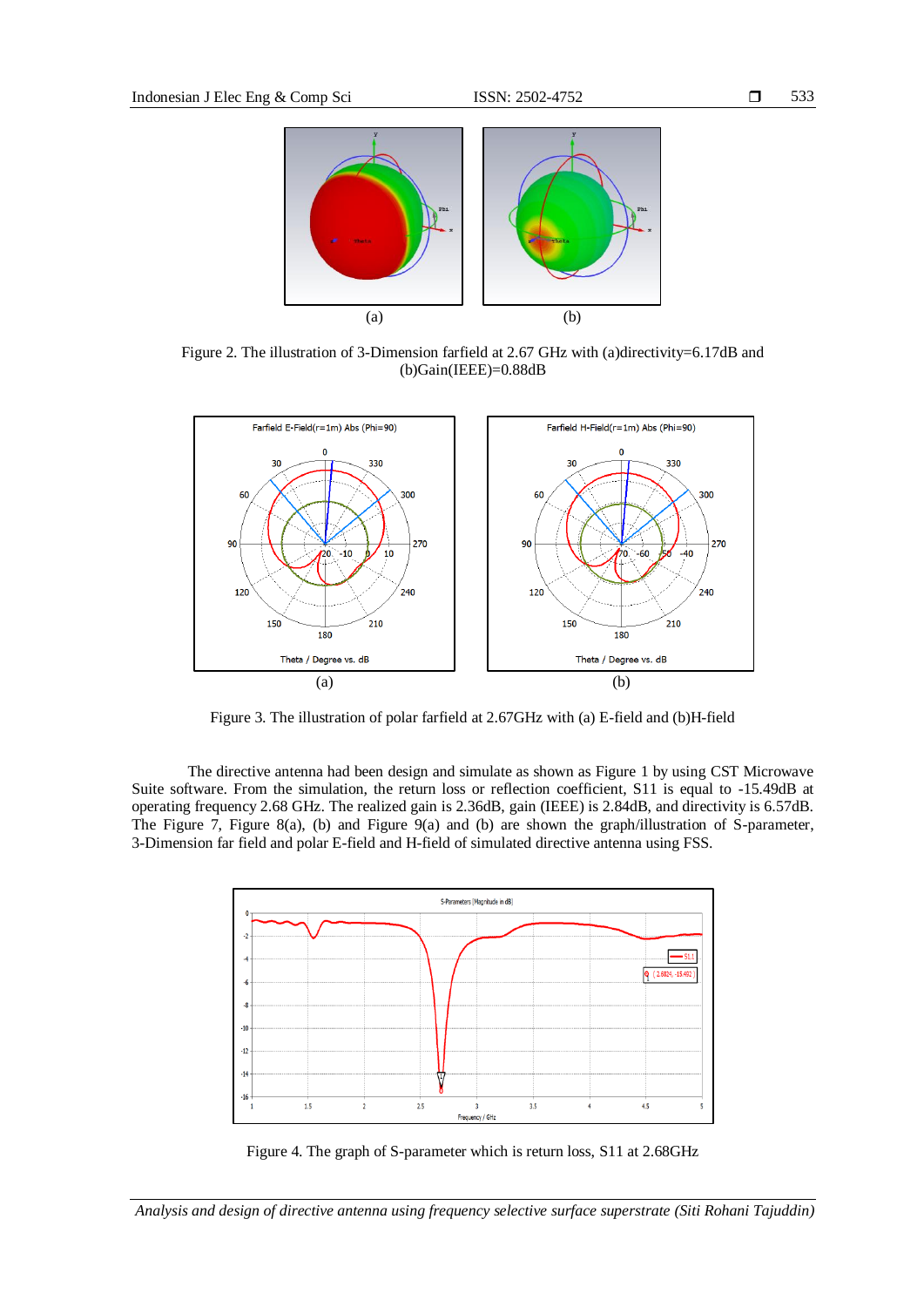

Figure 5. The Illustration of 3-Dimension Farfield at foperating=2.68 GHz with (a)Directivity=6.57dB and  $(b)$ Gain(IEEE)=2.48dB



Figure 6. The illustration of polar farfield at foperating=2.67 GHz with (a) E-field and (b)H-field

The performance of proposed directive antenna combined with FSS superstrate element has been compared with reference directive antenna which is microstrip in terms of return loss, gain and directivity. It has been observed that proposed directive antenna using FSS superstrate have better results as compared to reference antenna and configuration. The performance of proposed directive antenna using FSS superstrate designs and reference antenna has been compared in the Table 3.

| Table 3. Comparison result between Directive Antenna & FSS |                               |                            |  |  |  |
|------------------------------------------------------------|-------------------------------|----------------------------|--|--|--|
| Parameter                                                  | Directive antenna without FSS | Directive antenna with FSS |  |  |  |
| Return loss, $S_{11}$                                      | $-12.35$ dB                   | $-15.49$ dB                |  |  |  |
| Directivity                                                | $6.17 \text{ dB}$             | $6.57 \text{ dB}$          |  |  |  |
| Gain, IEEE                                                 | $0.88$ dB                     | $2.48$ dB                  |  |  |  |
| <b>Realized Gain</b>                                       | $0.61$ dB                     | $2.36 \text{ dB}$          |  |  |  |

In this cases, the FSS plane cover all the wave radiated with proposed of low losses during the transmission. The main role of the FSS is either to be a filter or a reflector. If the antenna act as a filter, it will assist to optimize the wave while a reflector FSS will not allow frequency at specific bandwidths designated for the FSS to pass through the planer. While, the microstrip directive antenna needs the FSS to overcome its weakness to improve the return loss, higher gain and directivity. It likewise helps to maintain and optimize the beam of the microstrip directive antenna.

#### **4.1. Fabrication Design and Measurement Result**

The fabrication and measurement had been done for directive antenna with Frequency Selective Surface. Shown in Figure 9 is the fabricated antenna. Table 4 shows the comparison between simulation and measurement result of the directive antenna with the FSS. The purpose of measurement is to ensure that the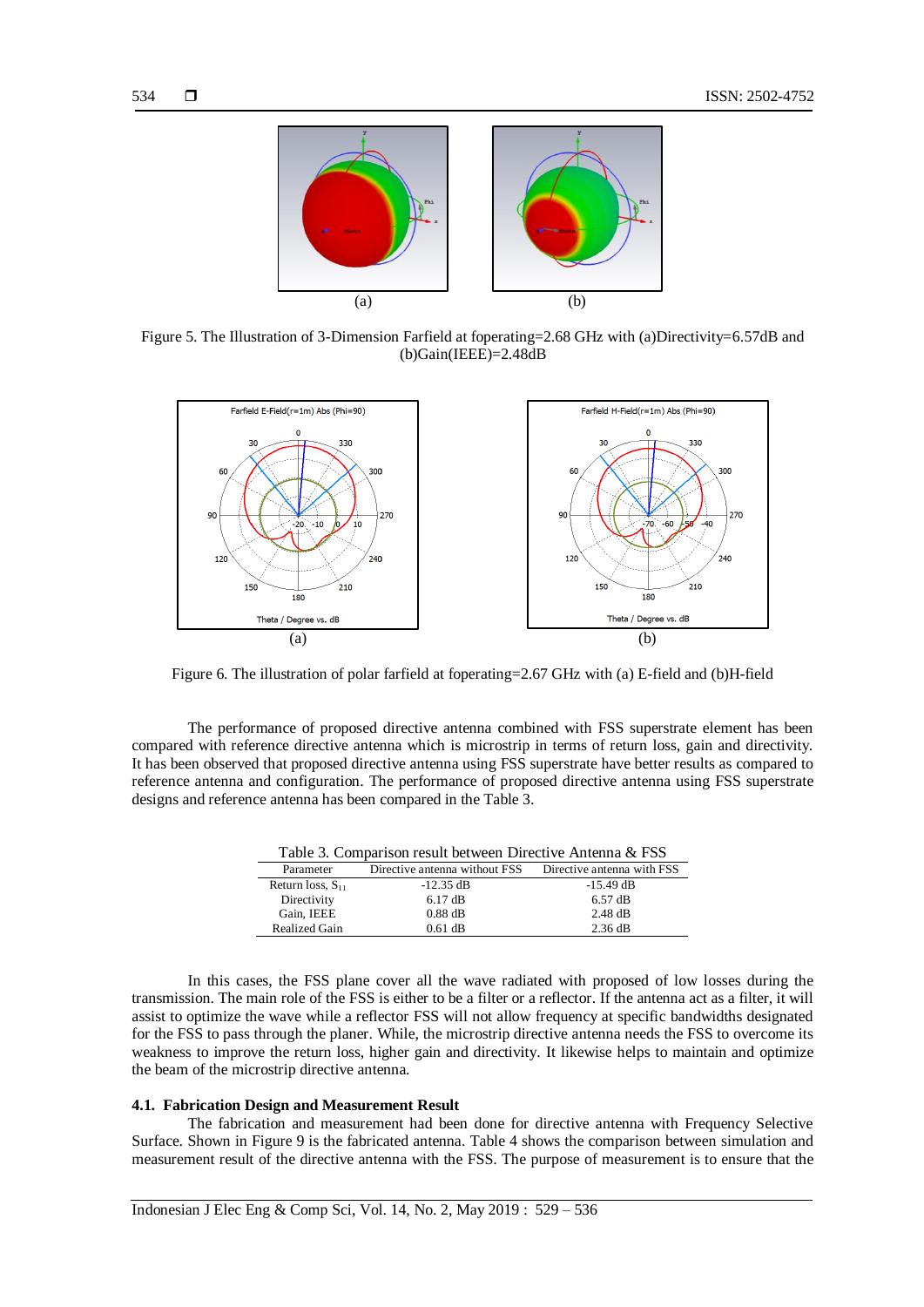535

result of the simulation can be proof. Based on the simulated result, the operating frequency is 2.68GHz, return loss is -15.51dBi, VSWR is 1.402 and reflection coefficient is 0.168. While the measured result that had been obtained is are operating frequency is 2.76GHz, the return loss equal to -15.27dBi, VSWR is 1.417 and reflection coefficient is 0.172. Next, Figure 10 shows the result of S11-parameter that had been displayed on the Network Analyzer.



Figure 9. The Fabricated design of directive antenna and fss superstrate layer on FR-4 substrate



Figure 10. Measurement result of S11 using network analyzer

| Table 4. The Comparison between Simulation Result and Measurement Result |  |  |  |  |  |  |  |  |  |
|--------------------------------------------------------------------------|--|--|--|--|--|--|--|--|--|
|--------------------------------------------------------------------------|--|--|--|--|--|--|--|--|--|

| Parameter                     | Directive antenna without FSS | Directive antenna with FSS |
|-------------------------------|-------------------------------|----------------------------|
| Frequeecy                     | 2.68GHz                       | 2.84GHz                    |
| Return loss, $S_{11}$         | $-15.51dB$ i                  | $-15.27$ dBi               |
| <b>Reflection Coefficient</b> | 0.168                         | 0.172                      |
| <b>VSWR</b>                   | 1.403:1                       | 1417.1                     |

## **5. CONCLUSION**

The scope of the project was to observe new method with parametric studies to get the best performing of directive antenna using FSS. There are a few essential parameters in designing FSS to meet specification such as unit cell of FSS. The Figure 3 is shown illustration how the directive antenna combined with FSS superstrate. The results show that compared with reference antenna, the directivity of the antenna loading FSS as its superstrate layer is enhanced from 6.17dB to 6.57dB and gain has improved from 0.88dB to 2.48dB. However, the bandwidth is not affected.

## **ACKNOWLEDGEMENTS**

The authors gratefully acknowledge use of the services and facilities of the Advanced Communication Engineering Centre (ACE) CoE, School of Computer and Communication Engineering, Universiti Malaysia Perlis (UniMAP). This project also been funded by Fundamental Research Grant Scheme (FRGS) 9003-00545.

#### **REFERENCES**

- [1] C. Huang, Z. Zhao and X. Luo, "The application of Adaptive Frequency Selective Surface Superstrate In The Directive Patch Antenna,"2009 3rd IEEE International Symposium on Microwave, Antenna, Propagation and EMC Technologies for Wireless Communications, Beijing, 2009, pp. 631-634, [Access 24 Aug. 2017].
- [2] B. Peswani, S. Yadav and M. M. Sharma, "A Novel Band Pass Double-Layered Frequency Selective Superstrate for WLAN applications," 2014 5th International Conference - Confluence The Next Generation Information Technology Summit (Confluence), Noida, 2014, pp. 447-451, [Access 24 Aug. 2017].

*Analysis and design of directive antenna using frequency selective surface superstrate (Siti Rohani Tajuddin)*